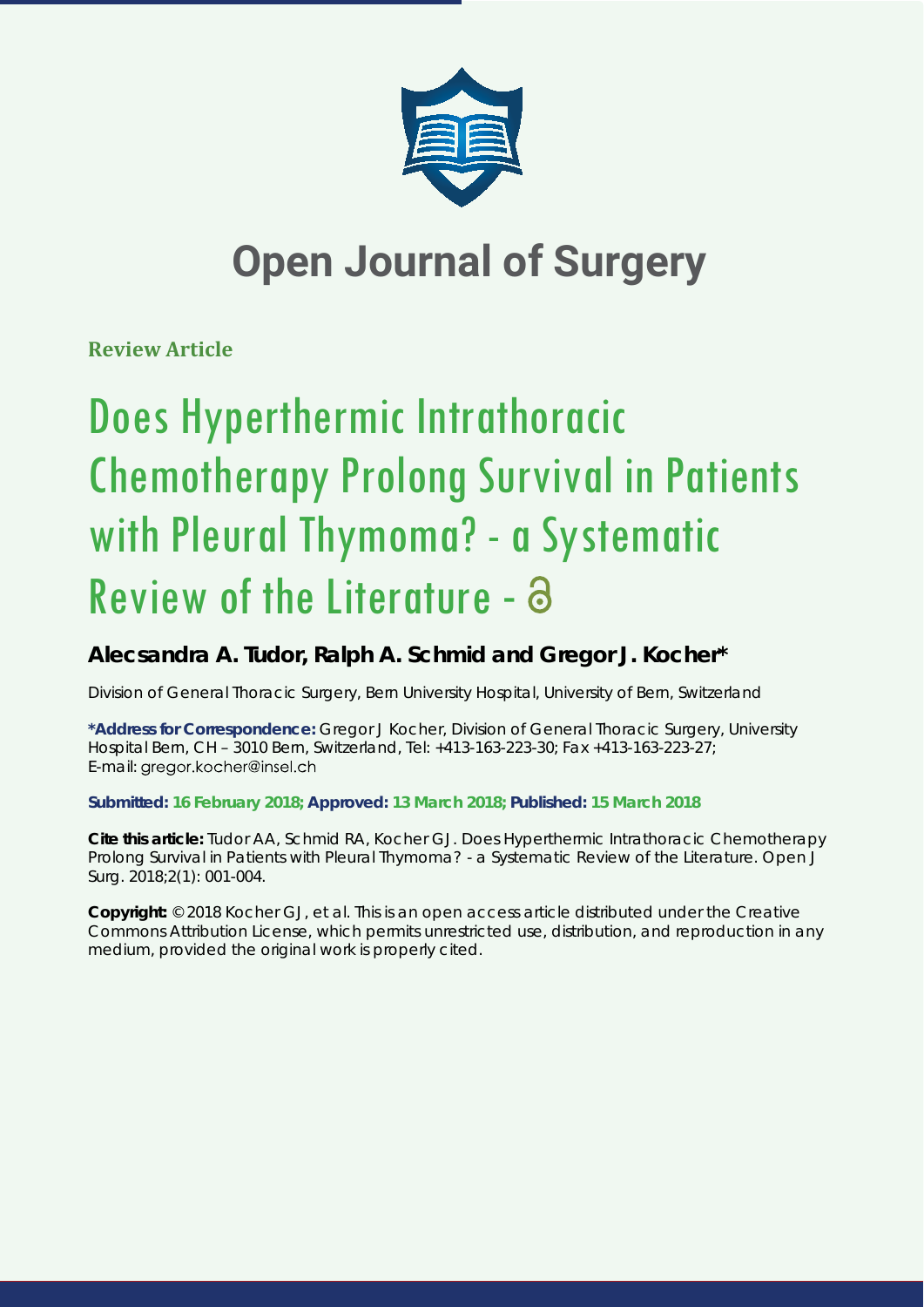#### **ABSTRACT**

Introduction: Thymoma with pleural spread, whether de novo or in form of pleural relapse after surgical resection, is a difficult to treat disease. Hyperthermic Intrathoracic Chemotherapy (HITHOC) has recently been increasingly discussed as a possible beneficial adjunct to cytoreductive surgery with the aim of reducing pleural recurrence and prolonging survival in these patients.

**Methods:** We searched the PubMed interface in order to present a comprehensive review on the topic.

**Results:** More than 1600 papers were found using the reported search, of which 7 presented the best evidence to answer the clinical question whether HITHOC in combination with surgery might prolong survival in patients with pleural thymoma. Most patients included in these 7 studies were younger than 65 years, had only minor or no comorbidities and presented in good general condition. With these premises, surgical resection (both radical pleurectomy and extrapleural pleuropneumonectomy) combined with HITHOC seemed to have the potential to improve survival, as well as recurrence free interval compared to an approach without HITHOC. Furthermore, despite the addition of HITHOC, only minimal postoperative mortality and morbidity were reported.

**Conclusion:** All the relevant papers on this topic are only small descriptive cohort studies, nevertheless HITHOC seems to have the potential to prolong recurrence free interval in a multimodality approach of Masaoka-Koga Stage IVa thymoma, compared to surgical resection alone.

**Keywords:** Thymoma; Advanced; HITHOC; Hyperthermic; Chemoperfusion; Thermochemotherapy

#### **INTRODUCTION**

Stage Masaoka-Koga IVa thymoma with pleural spread is a therapeutical dilemma, and yet there is no consensus on a standard of treatment.

The combination of HITHOC and cytoreductive surgery used in a curative intent has gained more attention in the treatment of thymoma with pleural seedings (relapse as well as de novo) in recent years. Yet the scarcity of this condition, and subsequently also of the abovementioned treatment options creates a major hurdle when deciding whether or not to use such a multimodality approach.

In this review we intend to summarise the results of all papers reporting on the experience with HITHOC in the treatment of thymoma with the aim of helping clinicians to better understand this therapeutic option when deciding which strategy to choose for their patients.

It has to be noted that there are no results from any comparative studies available to date, all reviewed papers are small descriptive cohort studies.

#### **METHODS**

We systematically searched the PubMed database from 1950 until October 2017 using the keywords "thymoma", "HITHOC"," chemoperfusion", "thermochemotherapy", "hyperthermic chemotherapy" and "intrathoracic" and complied all the relevant papers in form of a comprehensive review.

#### **RESULTS**

More than 1600 papers were found using the reported search. From these, 7 papers were identified to correspond with all of the criteria, i.e. pleural spread of thymoma and association of cytoreductive surgery with HITHOC in a curative intent. A summary of these selected papers can be found in table 1. Two additional papers were chosen as a comparison reference for the surgery-only treatment [8,9].

Ambrogi et al. [1] retrospectively analysed 13 cases with pleural relapse, to primarily assess the safety of HITHOC, and secondarily, to observe the oncological outcomes. They observed no postoperative mortality, and a 38% morbidity rate (5 patients) with moderate complications such as persistent air leak, persistent bleeding and ipsilateral anhydrosis. Intraoperatively no technical problems were noted. The mean survival was 58 months with a mean follow-up of 64.6 months and a median recurrence-free interval of 64 months. Notably, none of the patients had any severe comorbidities and the mean age of the included patient population was only 46 years.

A prospective study by Ried et al. [2] comprising 11 patients, 8 with pleural relapse and 3 with primary Masaoka stage IVa thymoma who all underwent radical resection combined with HITHOC, yielded a 82% survival rate after a mean follow-up of 23 months. Relapse was noted in 3 patients, with no mentioning of the exact disease-free interval. In 2 cases a re-intervention was necessary due to surgical complications (chylothorax and hemothorax) including one patient that also needed haemodialysis for acute kidney failure. No postoperative mortality was noted. The authors concluded that HITHOC does not add substantial risk to the surgical outcome compared to surgery alone, and patients had a good quality of life during the follow-up.

A feasibility study was published in 2002 by de Bree et al. [3], in which 3 patients with Masaoka stage IVa and 11 patients with malignant pleural mesothelioma underwent radical resection accompanied by HITHOC. All patient survived during a mean followup of 18 months, however 2 of the thymoma patients developed recurrence, 1 presented nephrotoxicity and 1 wound dehiscence. Due to the small number of patients this study is however inconclusive.

Rafaely et al. [4] studied the early and midterm results of an aggressive surgical therapy coupled with HITHOC in 10 patients with thymoma with pleural relapse. After a mean follow-up of 37.5 months, 8 patients were alive and one patient presented suspicion for contralateral recurrence. 40% early, and 20% late postoperative morbidity was reported. Technically, the HITHOC procedure was unproblematic. Noteworthy is that the resection type varied between cases (1 patient received an extrapleural pneumonectomy while 4 others underwent radical pleurectomy and 5 patients received only tumor resection).

Yellin et al. [5] compared the long term outcomes of lung sparing surgery and HITHOC in a population of 31 patients presenting with stage IVa thymoma, de novo as well as pleural relapse. The median follow-up was 62 months and the median survival was 184 months (de novo) and 140 months (relapse), respectively. Five-year overall survival rates were 81% for de novo and 67% for relapse, respectively.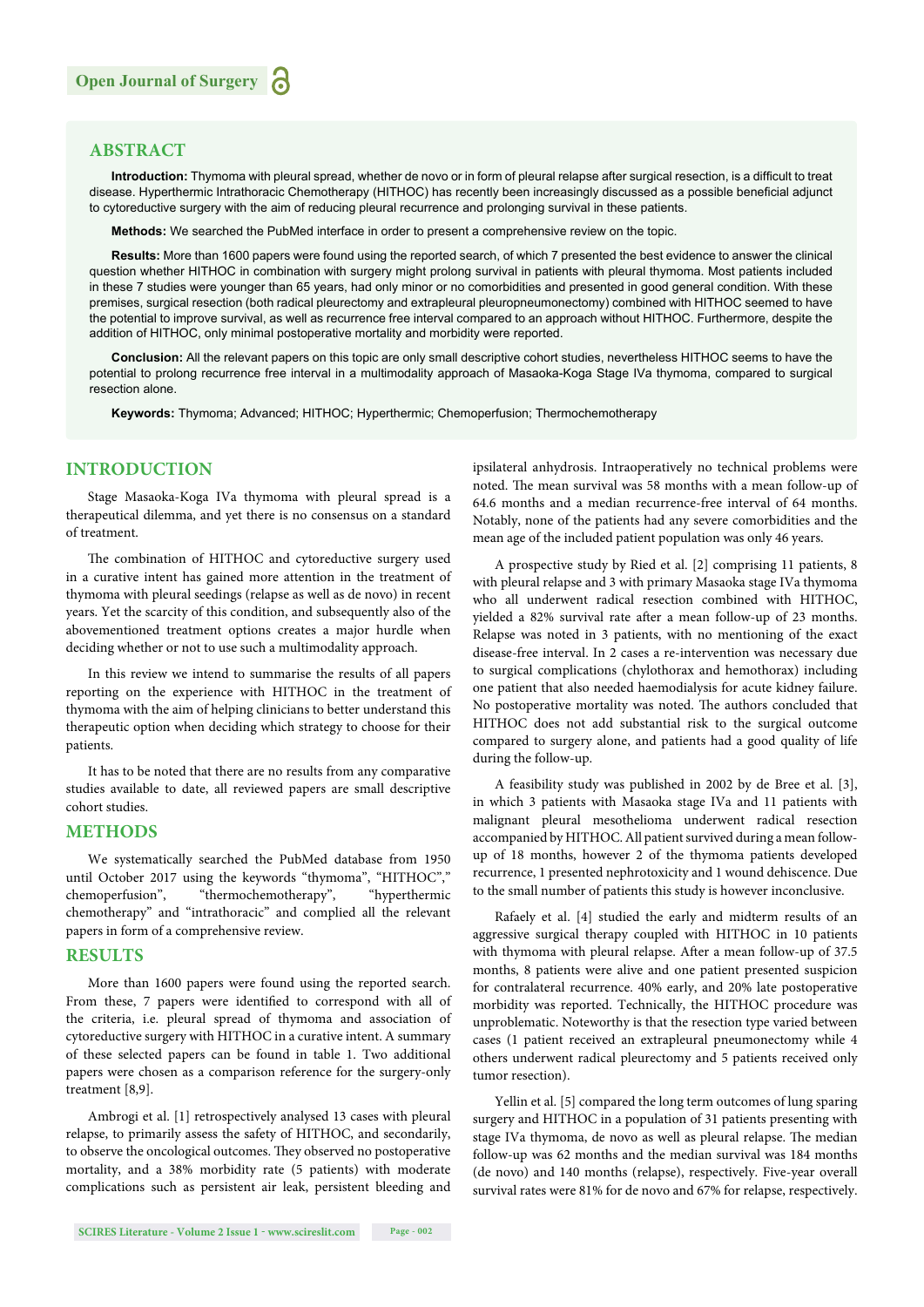The 5-year recurrence-free intervals of 68% (de novo) and 48% (relapse) were improved corresponding to the extent of resection (*P*  < 0.001). No toxicity related to HITHOC was recorded and morbidity for minor and major complications was 12% each. All the patients recruited for the study had no major comorbidities.

A second study by Ried et al. [6] analysed the effects of radical resection combined with HITHOC in patients with de novo thymoma. Out of 22 patients, 9 received a pleurectomy combined with HITHOC in Masaoka-Koaga stage IVa, the remaining patients had stage III disease. However the paper does not stratify the patient groups, such that the cited outcomes cannot be traced back to these 9 patients. The only clear result is that locoregional recurrence accounts for most cases of death in this patient group.

Yu et al. [7] report 4 cases of pleural thymoma spread, 2 de novo

and 2 recurrences, where HITHOC was used after cytoreductive surgery (exact details on the type of resection are not mentioned). Mean patient age was 59 years and no details are given about comorbidities. The sole complication cited is 1 case of pneumonia, where the patient died 1 year postoperatively (no further specifications are given). The case series however has no statistical significance with such a small number of patients and only a vague characterization of their treatment and outcome.

#### **DISCUSSION**

All cited studies present a relatively small number of patients and none compare the proposed therapy, i.e. cytoreductive surgery combined with HITHOC directly with other options, such as surgery, chemotherapy, radiotherapy, alone, or in other combinations. Also the differences in tumor characteristics are considerable, making it

| <b>Table 1: Best Evidence Papers.</b>                                                                                                                        |                                                                                                         |                                                     |                                                                                       |                              |                                                                                                                                                                                                             |  |
|--------------------------------------------------------------------------------------------------------------------------------------------------------------|---------------------------------------------------------------------------------------------------------|-----------------------------------------------------|---------------------------------------------------------------------------------------|------------------------------|-------------------------------------------------------------------------------------------------------------------------------------------------------------------------------------------------------------|--|
| Author, date and country, Study<br>type (level of Evidence                                                                                                   | 1.<br>Patient group                                                                                     | <b>Outcomes</b>                                     | <b>Key results</b>                                                                    |                              | <b>Comments</b>                                                                                                                                                                                             |  |
| Ambrogi MC, Korasidis S, Lucchi M,<br>Fanucchi O, Giarratana S, Melfi F, et<br>al. 2016;<br>Eur J Cardiothorac Surg. [1]<br>Retrospective (level 3 evidence) | 13 patients with pleural relapse;<br>EPP and HITHOsC                                                    | Survival (months)                                   | Mean 58,<br>Median 64                                                                 |                              | Limitations include small sample<br>size and relapse heterogeneity                                                                                                                                          |  |
|                                                                                                                                                              |                                                                                                         | Recurrence free<br>interval (months)                | Median 64 months                                                                      |                              | (patients present 1-10 pleural<br>foci), also, no details were given<br>as to why this surgical procedure<br>was chosen.<br>Mean follow-up period 64.6<br>months.                                           |  |
|                                                                                                                                                              |                                                                                                         | morbidity                                           | 5 cases (38%) (2 haemorrhage, 1<br>nerve damage, 1 persistent air leak,<br>1 anaemia) |                              |                                                                                                                                                                                                             |  |
|                                                                                                                                                              |                                                                                                         | Mortality                                           | None postoperatively                                                                  |                              |                                                                                                                                                                                                             |  |
| Ried M, Neu R, Schalke B, Sziklavari<br>Z, Hofmann HS. 2013; Zentralbl Chir.<br>[2]                                                                          | 11 patients with primary<br>Masaoka stage IVa or pleural<br>relapse; radical pleurectomy and            | Survival (months                                    | Median 27                                                                             |                              | No specifications as to why this<br>surgical procedure was chosen.                                                                                                                                          |  |
| Prospective cohort study                                                                                                                                     | <b>HITHOC</b>                                                                                           | Mortalit                                            | None postoperatively                                                                  |                              | Mean follow-up 27 months.                                                                                                                                                                                   |  |
| de Bree E, van Ruth S, Baas P,<br>Rutgers EJ, van Zandwijk N, Witkamp<br>AJ, et al. 2002; Chest. [3]*<br>Prospective<br>cohort study                         | 3 patients: 2 with Masaoka<br>IVa and 1 with IVb thymoma;<br>cytoreductive surgery and<br><b>HITHOC</b> | Survival (months)                                   | Complete during follow-up (mean/<br>median 18, range 5-31)                            |                              | Extremely limited number of<br>patients warrants no conclusion.<br>The surgical procedure is not<br>described.<br>Mean follow-up 18 months.                                                                 |  |
|                                                                                                                                                              |                                                                                                         | Recurrence<br>(months)                              | 2 patients (at 13 and 20)                                                             |                              |                                                                                                                                                                                                             |  |
|                                                                                                                                                              |                                                                                                         | Morbidity                                           | 2 cases (1 nephrotoxicity, 1 wound<br>dehiscence)                                     |                              |                                                                                                                                                                                                             |  |
| Refaely Y, Simansky DA, Paley M,<br>Gottfried M, Yellin A. 2001; Ann<br>Thorac Surg. [4]<br>Retrospective cohort study                                       | 10 patients with Masaoka IVa<br>thymoma; cytoreductive surgery<br>and HITHOC                            | Survival (months)                                   | 80% during follow-up (median 34<br>months)                                            |                              | Limitations include small sample<br>size and the different resection<br>strategies (4 tumor resections<br>with and 5 without pleurectomy;<br>1 EPP), without specifying why.<br>Mean follow-up 37.5 months. |  |
|                                                                                                                                                              |                                                                                                         | Morbidit                                            | 4 early, 2 late complications                                                         |                              |                                                                                                                                                                                                             |  |
|                                                                                                                                                              |                                                                                                         | Mortality                                           | 2 cases at 7, 36 months resp.                                                         |                              |                                                                                                                                                                                                             |  |
|                                                                                                                                                              |                                                                                                         | Recurrence                                          | 1 case                                                                                |                              |                                                                                                                                                                                                             |  |
| Yellin A, Simansky DA, Ben Avi R,<br>Perelman M, Zeitlin N, Refaely Y, et al.<br>2013:<br>J Thorac Cardiovasc Surg. [5]<br>Retrospective cohort study        | 31 patients; cytoreductive<br>surgery and HITHOC                                                        | Overall survival<br>5-years<br>10-years<br>15-years | Masaoka IVa<br>80%<br>72%<br>58%                                                      | Relapse<br>66%<br>55%<br>27% | The extent of resection (R0<br>vs. R1) predicted disease-free<br>survival ( $p < .001$ ).<br>Surgical procedure not specified.<br>Mean follow-up 62 months.                                                 |  |
|                                                                                                                                                              |                                                                                                         | Progression-free<br>survival<br>5-year<br>10-year   | 60%<br>43%                                                                            | 47%<br>17%                   |                                                                                                                                                                                                             |  |
|                                                                                                                                                              |                                                                                                         | 90-day mortality                                    | 2.5%                                                                                  |                              |                                                                                                                                                                                                             |  |
|                                                                                                                                                              |                                                                                                         | Morbidity:<br>Major<br>Minor                        | 12%<br>12%                                                                            |                              |                                                                                                                                                                                                             |  |
| Ried M, Potzger T, Sziklavari Z, Diez<br>C, Neu R, Schalke B, et al. 2014;<br>Thorac Cardiovasc Surg. [6]<br>Retrospective cohort study                      | 9 patients with Masaoka IVa;<br>radical<br>pleurectomy and HITHOC                                       | Overall survival                                    | Median 20 months; 89% (without<br>signs of relapse)                                   |                              | Locoregional recurrence is the<br>most common cause of death in<br>this patient group.<br>Mean follow-up period 29.3<br>months.<br>Mean Age was 55 years.                                                   |  |
|                                                                                                                                                              |                                                                                                         | morbidity                                           | no individual data available on<br>HITHOC treated patients                            |                              |                                                                                                                                                                                                             |  |
|                                                                                                                                                              |                                                                                                         | Mortality<br>(postoperative)                        | 0%                                                                                    |                              |                                                                                                                                                                                                             |  |
| Yu L, Jing Y, Ma S, Li F, Zhang YF,<br>2013; OncoTargets and Therapy. [7]<br>Retrospective cohort study                                                      | 4 patients with Masaoka IVa;<br>cytoreductive surgery and<br><b>HITHOC</b>                              | Perioperative<br>mortality<br>4-year survival       | 0%<br>75%                                                                             |                              | Very small patient group and no<br>exact information about surgical<br>procedure. Mean follow-up 2.25<br>years.                                                                                             |  |
|                                                                                                                                                              |                                                                                                         |                                                     |                                                                                       |                              |                                                                                                                                                                                                             |  |

EPP: Extrapleural Pleuropneumonectomy; HITHOC: Hyperthermic Intrathoracic Chemotherapy.